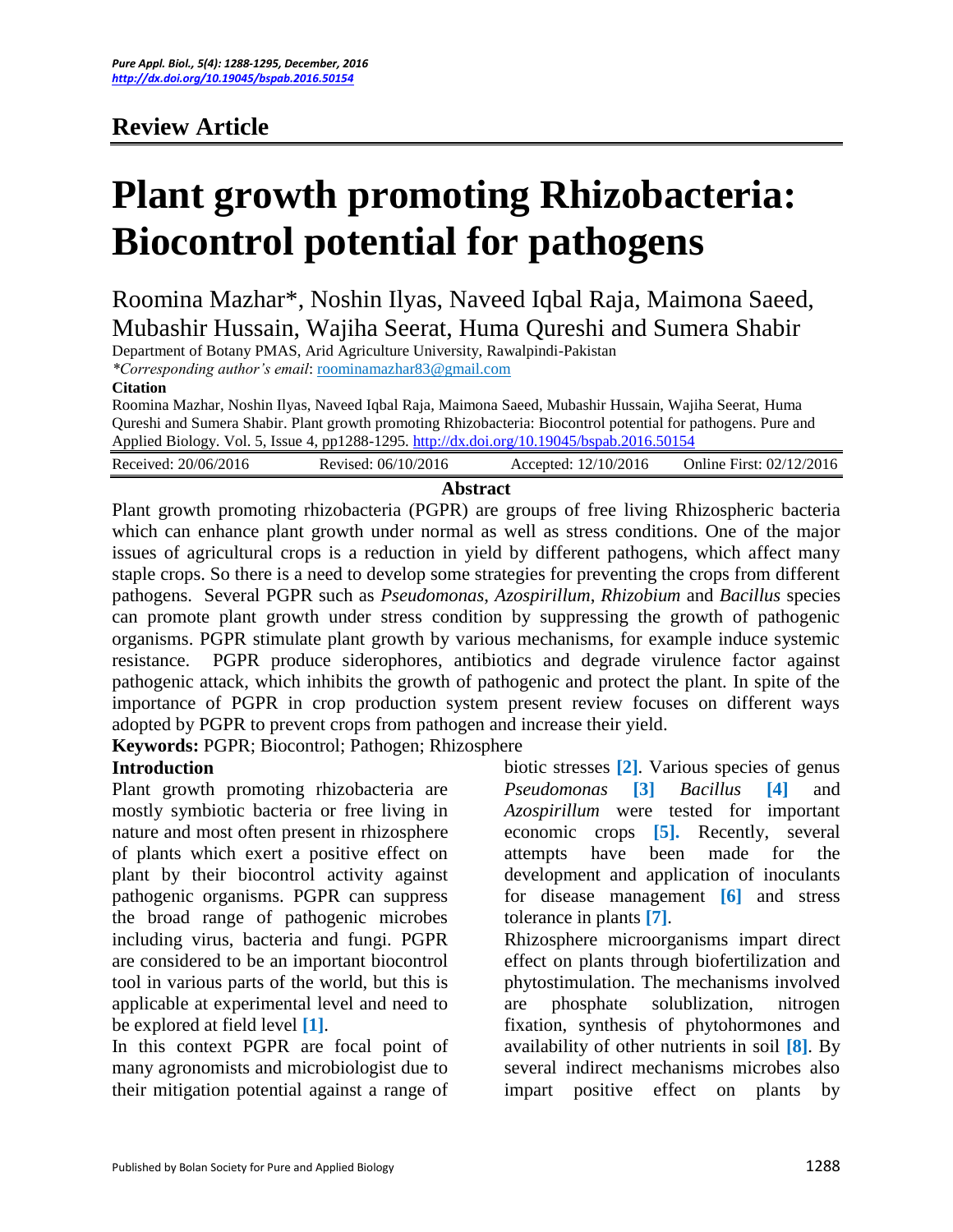decreasing population density of pathogens through lysis, production of several metabolites hyperparasitism and antibiosis. PGPR most often act by induction of induce systemic resistance, detoxification and degradation of virulence factors, siderophores production, synthesis of antibiotics through qurom sensing and detoxification of virulence factors **[9, 10]**. These biocontrol mechanisms are adopted by microbes for competing other microbes for space and nutrients which indirectly support the plant for better growth and tolerance towards biotic stress.

#### **Plant-microorganism interactions; Ecological implications**

The interactions among plant and microbes often occurs in rhizospheric soil which can improve growth and plant environmental adaptation . Soil-borne microbes colonize the roots of plants at the root-soil interface, heterotrophic biota obtained food from root exudates and decaying plant material as carbon source **[11]**. The bacterial community most often resides in the rhizoplane and rhizosphere. A large amount of different amino acids, organic acids and vitamins are released in surrounding soil as seed starts to germinate. The accumulation of these attractive compounds leads towards a shift in grater microbial diversity as than before inducing competition **[12]**. The bacterial communities living in close vicinity of one particular plant species may vary greatly with the bacterial communities residing with any other plant **[11]**.

There are several groups of microbes including aerobic, anaerobic and micro aerobes associated with the plant roots, rhizosphere. Some of them live or associated with various plant tissues such as roots stem, seeds and tubers **[13]**. Another important bacterial group, the entophytic bacteria most often colonize the internal tissues of host plants and are very important for biocontrol of various diseases of plants as they are

growing in the same tissue or organ which is effected by the pathogen **[14]**. Diazotrophic bacterial species are large group of plant associated bacteria that do not form any nodule like structures including *Azospirillum* species **[15]**. Diazotrophic bacteria can positively effects the plant growth and development and defend plant from pathogenic attack rather than present in less numbers **[16]**. However, some members of these bacterial group including *Bacillus, Azospirillum (A. brasilense*) and *Pseudomonas* (*P. fluorescens*) may colonize the internal surfaces of roots [**17]**.

The importance of PGPR as biocontrol agents for production of crops systems is just beginning and PGPR support growth in several agronomic important crops and not only acts as biofertilizer but can enhance plant growth under stress conditions **[13]**. Few of the biocontrol mechanism are elaborated here in this review as including the followings.

#### **Defense mechanisms (ISR) mediated by PGPR**

Non-pathogenic rhizosphere bacteria after inoculation can activates certain signaling pathways when receives any pathogenic or stress stimulus, this stimulus also produce pathogen resistance in host , the whole mechanism is termed as induce systemic resistance. Systemic response in plants can be induced by activating plant defense mechanisms due to many rhizosphere microorganisms. Various chemical and physical changes are induced due to several PGPR in host plant in reaction to abiotic and biotic stress conditions. The term induced systemic tolerance may also be used for the changes occurring in plants due to PGPR. *Bacillus* is well studied to induce ISR under abiotic stress condition **[18]**.

Once any PGPR receives any abiotic or biotic stress or attacked by any pathogen, PGPR activates the synthesis of various plant defense chemicals which leads towards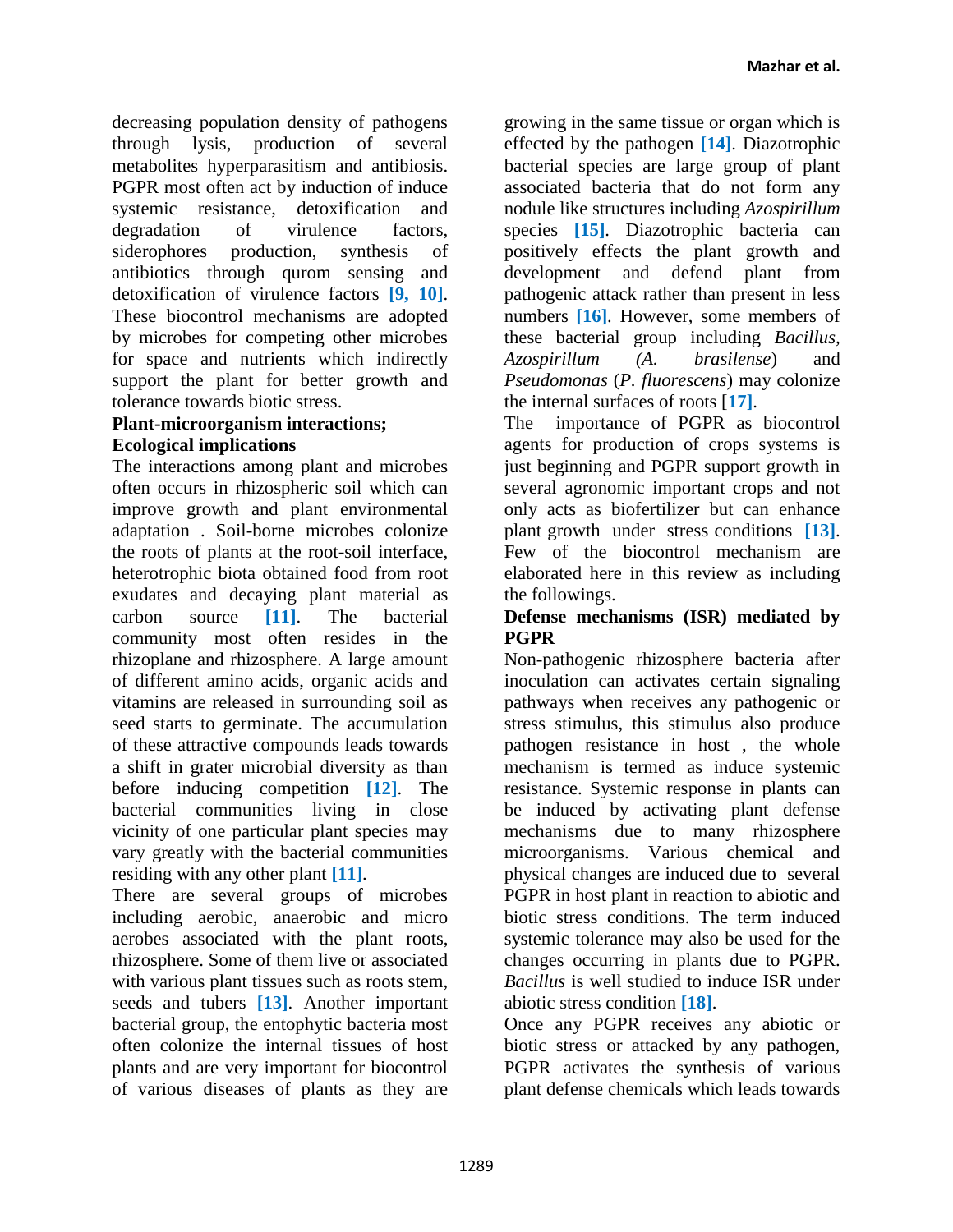or fortify the plant metabolic responses, fortify plant cell wall and induce changes in physiology of host plant **[19, 20]**. After challenge with a pathogen he bacterized plant response induced changes at pathogenic attack site such as the formation of structural barriers due to callose deposition and phenolic compounds accumulation **[21]**.

Accumulation of certain phenolic compounds and strengthening of cell wall in several cortical cell layers was observed during the endophytic colonization of the bacterium in a host defense reaction in PsJN-grapevine *Burkholderia phytofirmans* interaction **[22]**. In tomato plant after inoculation with endophytic *P. fluorescens*  WCS417r the outermost part of the radial side of the first layer cell walls and the outer tangential walls got thickened when hypodermal or epidermal cells were colonized **[23]**. Accumulation of pathogenesis-related proteins (PR proteins) such as PR-1, PR-2, peroxidases and chitinases, are also part of physiological or biochemical changes in plants. Induction of PR proteins is not only part of the defenses mechanism rather than production of such pathogenesis related proteins several bacteria accumulates a considerable or significant amount of phytoalexins, polyphenol oxidase, chalcone synthase and peroxidases **[24, 20]**. The synthesis of above plant defense compounds activated by the same molecules including *N*-acyl homoserine lactones which are used for qurom sensing/ cell signaling mechanisms **[25]**. The genes involved in biosynthesis of these defense related compound e.g. chalcone synthase are homologous with the plant defense related genes under stress conditions. This revelation is thus intriguing but still there is possibility that the products of these DeVriesien-like pangens may have interspecies activity benefiting plant protection **[26, 27]**. Infect there is an

intercommunication between the metabolic pathways of plant defense and other stress responses **[28]**.

#### **Degradation and Detoxification of virulence factors**

Detoxification effect due to pathogen virulence factor is one of the biocontrol mechanisms. For example different microbes elicits the ability to degrade or detoxify the pathogenic compounds secreted in or around the vicinity of that microorganisms. Furthermore the co inoculation of these microbes with plants strengthen the defensive mechanism against several pathogenic microbes. Strains of *Ralstonia solanacearum* and *B. cepacia* has the ability to degrade the fusaric acid phytotoxin which is released by various *Fusarium* species **[29]**.

Biocontrol activity is most often exhibited by various pathogenic and non-pathogenic strains for species survival and competition for space and nutrients. Every microbe most often has several signaling molecules for sensing the presence of other microbes in vicinity as well as several virulence factors for its own survival by killing the microbe nearby. Several pathogenic microbes exhibits broad spectrum pathogenic activity against biocontrol agents acts as self-defense methods by detoxifying the antibiotics secreted by biocontrol microorganisms and hence suppress the overall growth. The *Xanthomonas albilineans* produce albicidin toxin could be detoxified by several other bacterial strains. Production of proteins is reported in various microbes such as *Alcaligenes denitrificans*, *Klebsiella oxytoca* during detoxification mechanism moreover, in *Pantoea dispersa* irreversible detoxification of albicidin mediated by an esterase also occurred **[30]**.

Inplanta, production of antibiotics is reported by endophytic *P. fluorescens* strain FPT 9601 in tomato roots where it can secrets DAPG. The ability to degrade any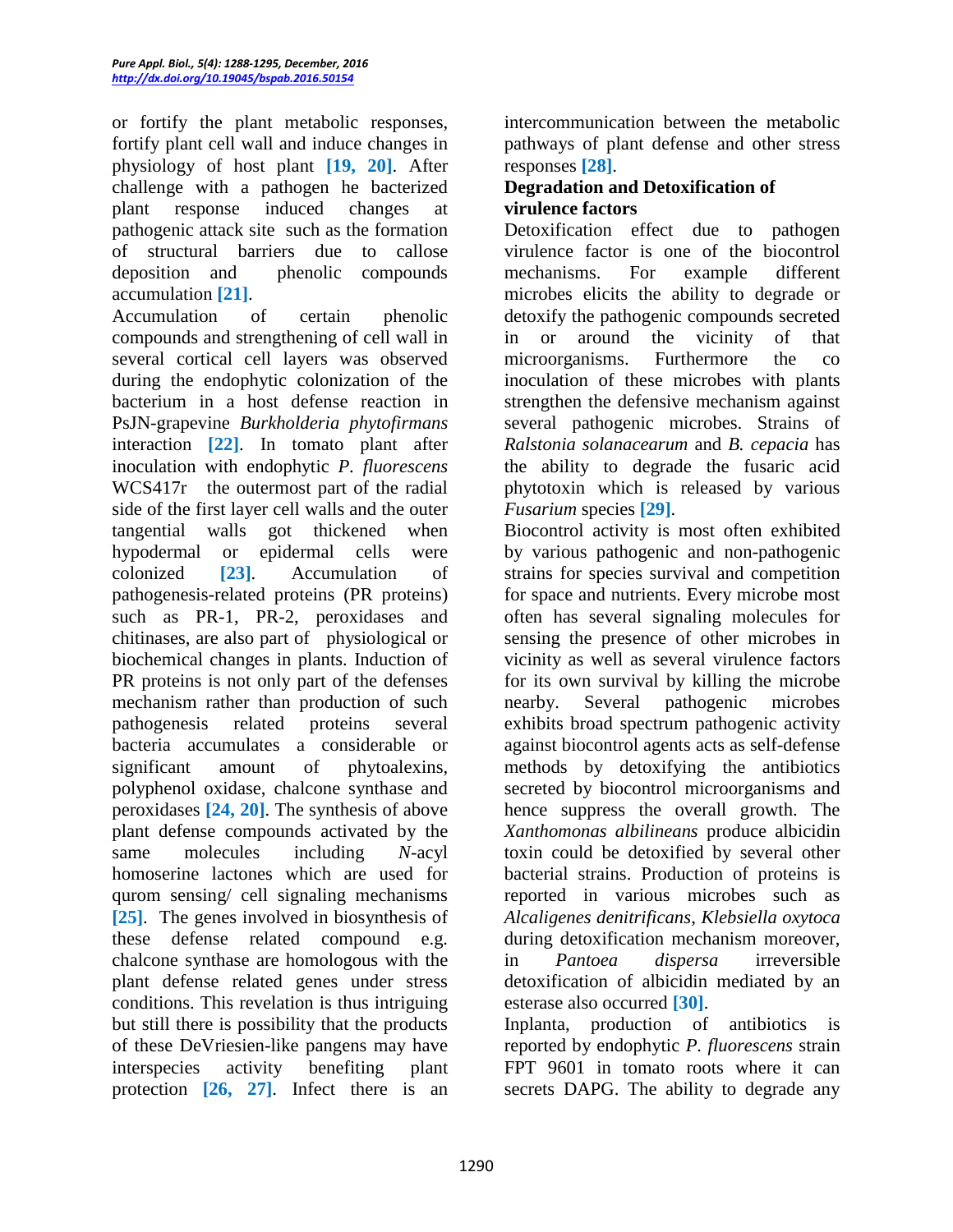virulence factor or inhibition of pathogenic growth most often decreases with the colonization of interior parts of host tissues for example in potato tubers, it may leads towards the hypothesis that the adaptation of bacterial strains may be tissue or site specific within their host **[31]**. Genes for virulence factors can be turned on due to auto inducers mediated quorum sensing in bacterial plant pathogens **[32]**. PGPR have the ability to reduce pathogen quorum sensing capability for stopping the gene expression of various pathogenic or virulence genes by degrading auto inducers signals. This approaches tremendous potential for cure of different diseases and can be manifested even after onset of diseases **[33]**.

Free-living rhizobacteria have the ability to synthesize various allele chemicals for biocontrol activity this similar mechanism is also exhibited by endophytic bacteria as these bacteria can also produce certain compounds with antagonistic activity **[34]**. Antibiotics mumbicins, created by the endophytic bacterium *Streptomyces* sp. strain NRRL 30562 can inhibit in vitro growth of phytopathogenic fungi, *F. oxysporum* and *P. ultimum* **[35]**.

#### **Siderophore Productionn**

Iron is an essential element for almost all living organisms to run their all metabolic processes smoothly. A furious competition may arise in soil due to unavailability or scarcity of available iron to the soil microbiota as well as for plant. To maximize the availability and adsorption of iron from soil microbes have adapted several mechanism to cope up with these condition which in terms leads towards stability in that regimes. Low molecular weight compounds termed as "siderophores" are excreted in soil by PGPB to absorb ferric ion under iron limiting conditions **[6]**. Siderophores are released by microbes through active transport mechanisms to scavenge the iron

in form of +3 Fe **[36]**. Several siderophores are biosynthesized independently and some are non-ribosomal peptides in nature **[37]**.

For iron acquisition pathogenic bacteria are also dependent upon siderophores. Among several siderophores secreted by microbes for example enterobactin one of the strongest binder of iron **[38].** *Bacillus, Enterobacter* genera and *Pseudomonas* are some of the isolated gram negative bacteria which secrete siderophores under iron limiting conditions, in gram positive bacteria the *Rhodococcus* genera are quite efficient **[39]**. Siderophores production can also act as biocontrol mechanism which can deprive pathogenic fungi for iron as scarcely bioavailable element **[40]**.

### **Antibiosis**

Foundation of antibiosis as a biocontrol tool of PGPB has become increasingly better developed from last two decades **[41]**. Small, squat molecular weight hetrogenous substances that inhibits the metabolic and growth functions of other microbes are termed as antibiotics **[42]**. Antibiotic production plays an important role for pathogenic inhibition and plant defense mechanism e.g six antibiotic groups including phloroglucinols, pyrrolnitrin, pyoluteorin, phenazines, cyclic lipopeptides and hydrogen cyanide acts as inhibitors of root diseases **[43]**.

Furthermore, wide range of antibiotics or antibiotic related substances produced by PGPR such as kanosamine, oligomycin A, xanthobaccin and zwittermicin A. produced by *Stenotrophomonas* spp, *Streptomyces*, and *Bacillus* **[21]**. Amphisin, oomycin A, tropolone, phenazine, 2,4 diacetylphloroglucinol (DAPG), pyrrolnitrin, tensin, and cyclic lipopeptides produced by *pseudomonas*. Not only the biocontrol defense purposes these antibiotics are also very crucial for certain pathogenic diseases and can be used as new experimental pharmaceuticals **[44]**.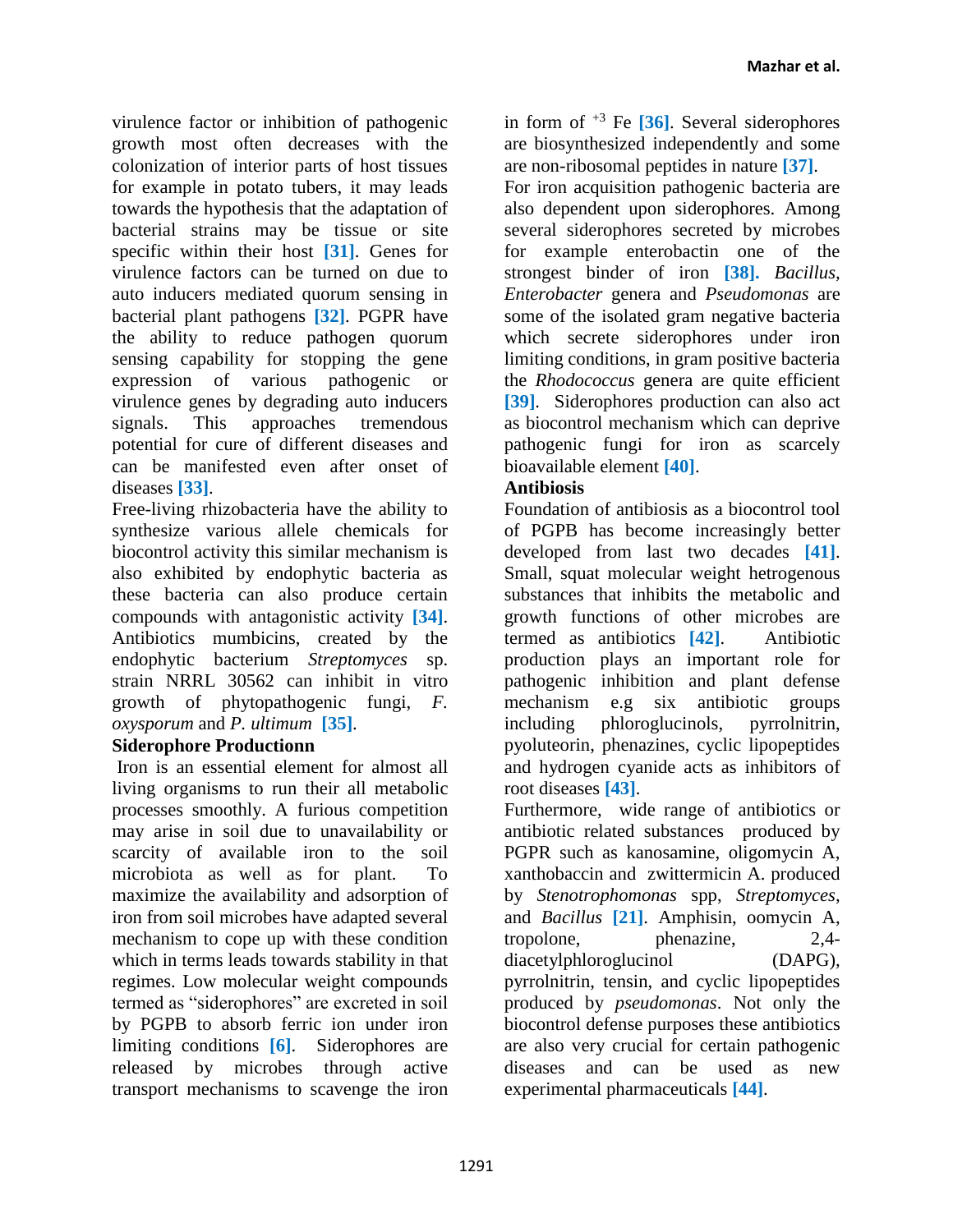Plant growth promoting bacteria colonize the root rhizosphere and protects important crop plants from several broad spectrum microbes by production of antibiotics such as 2,4-diacetylphloroglucinol produced by fluorescent *pseudomonas*. A very important and vigorously studied antibioti (DAPG) decrease the impact of phytium spp. by suppressing the zoospores **[45]**. Damping of disease as a result of *Rhizoctonia solani*  which effects the cotton plant can be decreased *by* Pyrrolnitrin, the antibiotic produced by the *P. fluorescens* BL915 strain, *F. oxysporum* and *Gaeumannomyces graminis* both of plant pathogen could be killed by Phenazine, exercted by *pseudomonas*, **[46]**. *Bacillus spp.* secretes antiobtics such as colistin, polymyxin and circulin have strong potential to kill certain pathogenic fungi and gram negative and positive bacteria **[47]**. Phenazine-1 carboxamide, secreted by isolated strain *P. chlororaphis* PCL1391 from roots of tomato plants have the potential to solublize iron **[48, 43]**. Biocontrol of alfalfa disease can be done by *B. cereus* UW85 strain which produce kanosamine and zwittermicin A **[49]**. With respect to usage of PGPR as a tool in a biological solution, *Paenibacillus*  spp, and *Bacillus* are frequently documented these strains can show more population stability when used as inoculums **[50]**.

### **Conclusion**

Biocontrol mechanisms exhibited by PGPR are of intensive importance for plants growth and metabolism. The mechanisms exerted by PGPR can elicit or induce resistance and have essential functions in microbial antagonisms. These antagonistic and resistant inducing bacteria might be helpful in offering an alternative environmentally friendly biofertilizers formulation of new inoculants for disease management and improving crop systems.

### **Authors' contributions**

Wrote the paper: R Mazhar & M Saeed, Arranged the paper: N Ilyas, NI Raja & M Hussain, Reviewed the paper: W Seerat, H Qureshi & S Shabir.

## **References**

- 1. Somers E, Vanderleyden J & Srinivasan M (2004). Rhizosphere bacterial signalling: A love parade beneath our feet. *Crit Rev Microbiol* 30: 205-240.
- 2. Siddiqui Z (2006). PGPR: Prospective Biocontrol Agents of Plant Pathogens. *PGPR: Biocontrol and Biofertilization* 111-142.
- 3. Meyer JB, Lutz MP, Frapolli M, Pechy-Tarr M, Rochat L, Keel C, Défago G & Maurhofer M (2010). Interplay between wheat cultivars, biocontrol pseudomonads, and soil*. Appl Environ Microbiol* 76: 6196-204.
- 4. Kokalis-Burelle N, Kloepper JW & Reddy MS (2006). Plant growthpromoting rhizobacteria as transplant amendments and their effects on indigenous rhizosphere microorganisms. *Appl Soil Ecol* 31(12): 91-100.
- 5. Dobbelaere S, Vanderleyden J & Okon Y (2003). Plant growth-promoting effects diazotrophs in the rhizosphere. *Crit Rev Plant Sci* 22: 107–149.
- 6. Whipps JM 2001. Microbial interactions and biocontrol in the rhizosphere. *J Exp Bot* 52(Suppl 1): 487-511.
- 7. Nadeem SM, Zahir ZA, Naveed M & Arshad M (2007). Preliminary investigations on inducing salt tolerance in maize through inoculation with rhizobacteria containing ACCdeaminase activity. *Can J Microbiol* 53: 1141-1149.
- 8. Burdman S, Jurkevitch E & Okon Y (2000). Recent advance in the use of plant growth promoting rhizobacteria (PGPR) in agriculture. In: Microbial Interaction In Agriculture Forestry, Vol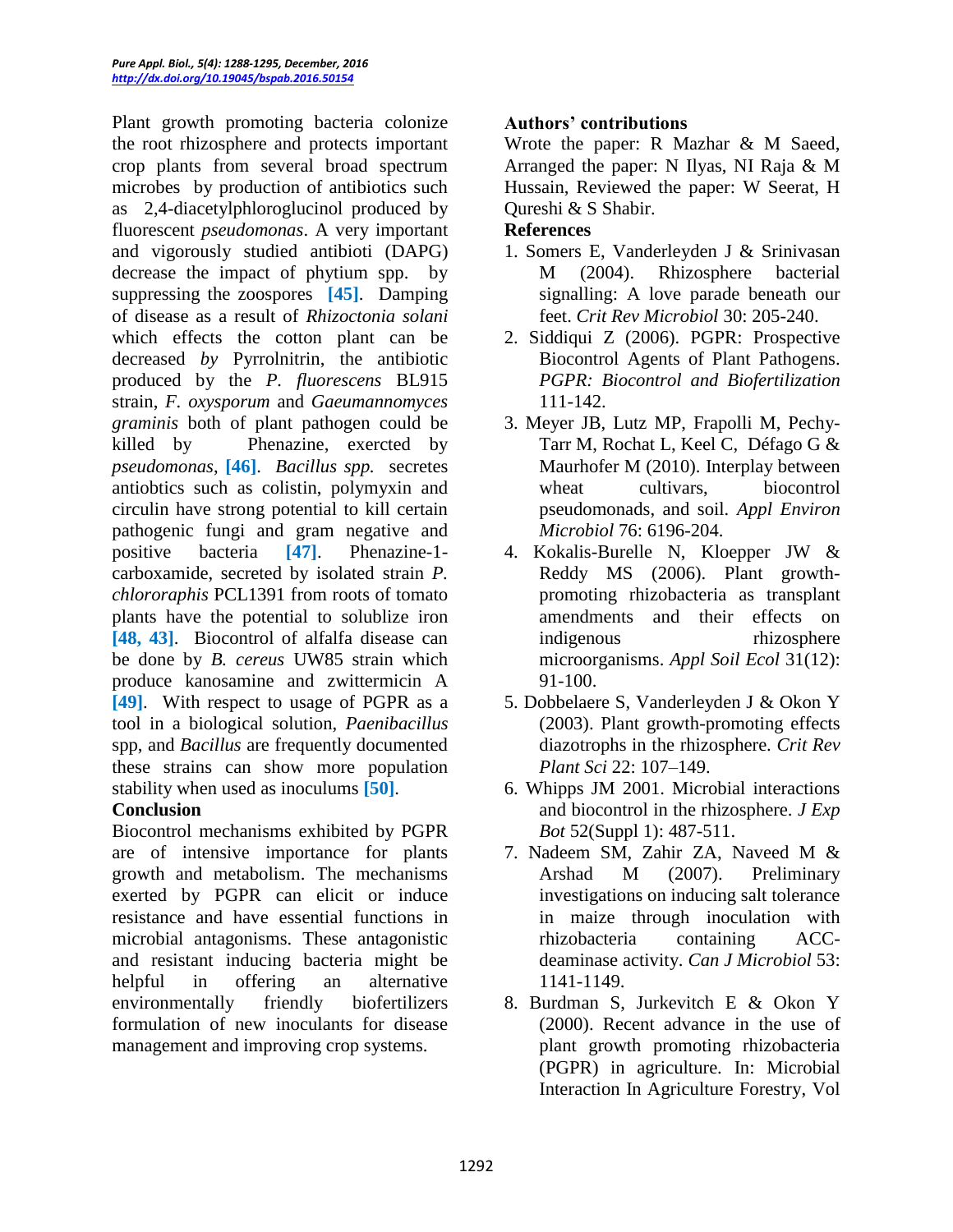II, Subba Rao NS & Dommergues YR 229-250.

- 9. Castro-Sowinski S, Herschkovitz Y, Okon Y & Jurkevitch E (2007). Effects of inoculation with plant growthpromoting rhizobacteria on resident rhizosphere microorganisms. *FEMS Microbiol Lett* 276: 1-11.
- 10. Ramette A, Frapolli M, Fischer-Le Saux M, Gruffaz C, Meyer JM, Défago G, Sutra L & Moënne-Loccoz Y (2011). *Pseudomonas protegens* sp. nov., widespread plantprotecting bacteria producing the biocontrol compounds 2,4-diacetylphloroglucinol and pyoluteorin. *Syst Appl Microbiol* 34: 180-8.
- 11. Bisseling T, Dangl JL & Schulze-Lefert, P (2009). Next-Generation Communication. Science 324: 691-691.
- 12. Okon Y & Labandera-Gonzales CA (1994). Agronomic application of *Azospirillum*: an evaluation of 20 years worldwide field inoculation. *Soil Biol Biochem* 26: 1591-1601.
- 13. Surette MA, Sturz AV, Lada RR & Nowak J (2003). Bacterial endophytes in processing carrots (Daucus carota L. var. sativus): their localization, population density, biodiversity and their effects on plant growth. *Plant and Soil* 253: 381-390.
- 14. Bulgari D, Casati P, Brusetti L, Quaglino F, Brasca M, Daffonchio D & Bianco PA (2009). Endophytic bacterial diversity in grapevine (*Vitis vinifera* L.) leaves described by 16S rRNA gene sequence analysis and length heterogeneity-PCR. *J Microbiol* 47: 393-401.
- 15. Rosenblueth M & Martínez-Romero E 2006. Bacterial endophytes and their interactions with hosts. *Molecular plant-microbe interactions*. *Phytopathology* 1 9: 827-837.
- 16. Long HH, Schmidt DD & Baldwin IT (2008). Native Bacterial Endophytes Promote Host Growth in a Species-Specific Manner; Phytohormone Manipulations do not result in common growth responses. PLOS One 3: 2702.
- 17. Mano H & Morisaki H (2008). Endophytic Bacteria in the Rice Plant. *Microbes and Environments* 23: 109- 117.
- 18. Chakraborty U, Chakraborty B & Basnet M (2006). Plant growth promotion and induction of resistance in Camellia sinensis by *Bacillus* megaterium. *J. Basic Microbiol* 46: 186-195.
- 19. Nowak J & Shulaev V (2003). Priming for transplant stress resistance in in vitro propagation. In Vitro *Cell Dev Biol Plant* 39: 107–124.
- 20. Ramamoorthy V, Viswanathan R, Raguchander T, Prakasam V & Smaiyappan R (2001). Induction of systemic resistance by plant growthpromoting rhizobacteria in crop plants against pests and diseases. *Crop Prot.*  $20: 1 - 11.$
- 21. Mpiga P, Belanger RR, Paulitz TC & Benhamou N (1997). Increased resistance to *Fusarium oxysporum* f. sp. *radicis-lycopersici* in tomato plants treated with the endophytic bacterium *Pseudomonas fluorescens* strain 63-28. *Physiol Mol Plant Pathol* 50: 301–320.
- 22. Compant S, Reiter B, Sessitsch A, Nowak J, Cle´ment C & Ait Barka E (2005). Endophytic colonization of *Vitis vinifera* L. by a plant growthpromoting bacterium, *Burkholderia* sp. strain PsJN. *Appl Environ Microbiol* 71: 1685–1693.
- 23. Duijff BJ, Gianinazzi‐Pearson V, Lemanceau P (1997). Involvement of the outer membrane lipopolysaccharides in the endophytic colonization of tomato roots by biocontrol *Pseudomonas*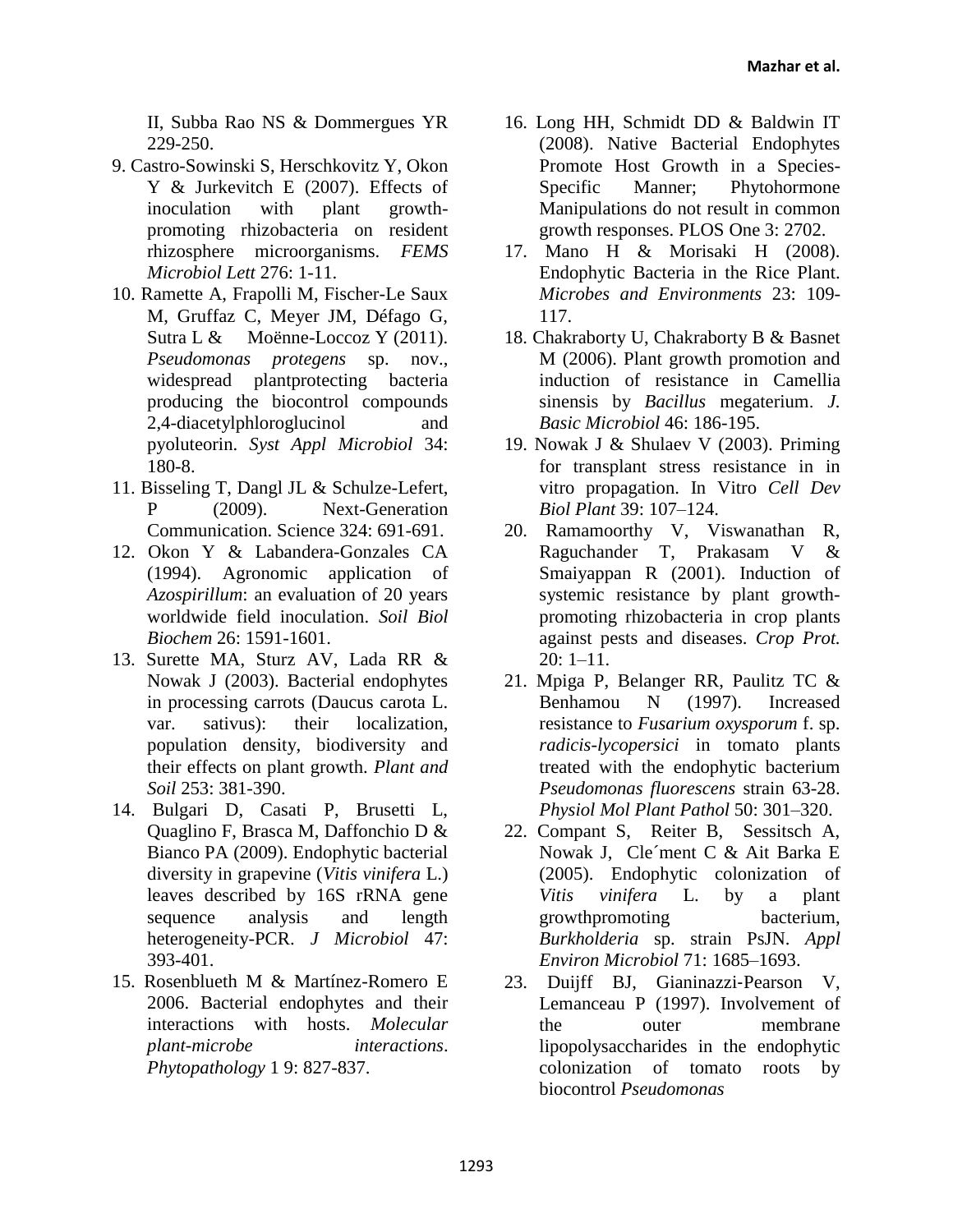*fluorescens* strain WCS417r. *New Phytologist* 135: 325–334.

- 24. Chen C, Belanger RR, Benhamou N & Paulitz TC (2000). Defense enzymes induced in cucumber roots by treatment with plant growth-promoting rhizobacteria (PGPR) and *Pythium aphanidermatum. Physiol Mol Plant Pathol* 56: 13–23.
- 25. Mathesius U, Mulders, Gao MS, Teplitski M, Caetano-Anolles G, Rolfe BG & Bauer WD (2003). Extensive and specific responses of a eukaryote to bacterial quorum-sensing signals. *Proc Natl Acad Sci* USA 100: 1444–1449.
- 26. Austin MB & Noel AJP (2003). The chalcone synthase superfamily of type III polyketide synthases. *Nat Prod Rep* 20: 79–110.
- 27. Yang J, Kloepper JW & Ryu CM (2009). Rhizosphere bacteria help plants tolerate abiotic stress. *Trends Plant Sci* 14: pp.1-4.
- 28. Dimkpa C, Weinan T & Asch F (2009). Plant-rhizobacteria interactions alleviate abiotic stress conditions. *Plant Cell* Environ 32: 1682-1694.
- 29.Molina-Favero C, Creus CM Simontacchi M, Puntarulo S & Lamattina L (2008). Aerobic nitric oxide production by *Azospirillum brasilense* Sp245 and its influence on root architecture in tomato. *Mol Plant Microbe Interact* 21: 1001-1009.
- 30. Duffy B, Schouten A & Raaijmakers JM (2003). Pathogen self-defense: mechanisms to counteract microbial antagonism. *Annu Rev Phytopathol* 41: 501–538.
- 31. Sturz AV, Christie BR & Nowak J (2000). Bacterial endophytes: potential role in developing sustainable systems of crop production. *Crit Rev Plant Sci* 19: 1–30.
- 32. Von Bodman SB, Bauer WD & Coplin DL (2003). Quorum sensing in plant-

pathogenic bacteria. *Annu Rev Phytopathol* 41: 455–482.

- 33. Dong YH, Zhang XF, Xu JL & Zhang LH (2004). Insecticidal *Bacillus thuringiensis* silences *Erwinia carotovora* virulence by a new form of microbial antagonism, signal interference. *Appl Environ Microbiol* 70: 954–960.
- 34. Chernin L & Chet I (2002). Microbial enzymes in biocontrol of plant pathogens and pests, p. 171–225. *In* R. G. Burns and R. P. Dick (ed.), Enzymes in the environment: activity, ecology, and applications. Marcel Dekker, New York, N.Y.
- 35. Castillo UF, Strobel GA, Ford EJ, Hess WM, Porter H, Jensen JB, Albert H, Robison R, Condron MAM, Teplow DB, Steevens D & Yaver D (2002). Munumbicins, wide-spectrum antiobiotics produced by Streptomyces NRRL 30562, endophytic on Kennedia nigriscans. *Microbiology* 148: 2675– 2685.
- 36. Miethke M & Marahiel M (2007). Siderophore-based iron acquistion and pathogen control. *Microbiol Mol Biol Rev* 71(Suppl 3): 413–451.
- 37. [Challis GL](http://www.ncbi.nlm.nih.gov/pubmed/?term=Challis%20GL%5BAuthor%5D&cauthor=true&cauthor_uid=15719346) (2005). A widely distributed bacterial pathway for siderophore biosynthesis independent of non-ribosomal peptide synthetases. *[Chem biochem](http://www.ncbi.nlm.nih.gov/pubmed/15719346)* 6(4): 601-11.
- 38. Raymond KN, Dertz EA, Kim SS (2003). Enterobactin: an archetype for microbial iron transport. *P Natl Acad Sci* USA 100: 3584–3588.
- 39. Tian F, Ding Y, Zhu H, Yao L & Du B (2009). Genetic diversity of siderophore-producing bacteria of tobacco rhizosphere. *Brazilian J Microbiol* 40 (Suppl 2): 276-284.
- 40. Pedraza R, Motok J, Tortora M, Salazar S & Díaz-Ricci J (2007). Natural occurrence of *Azospirillum brasilense*